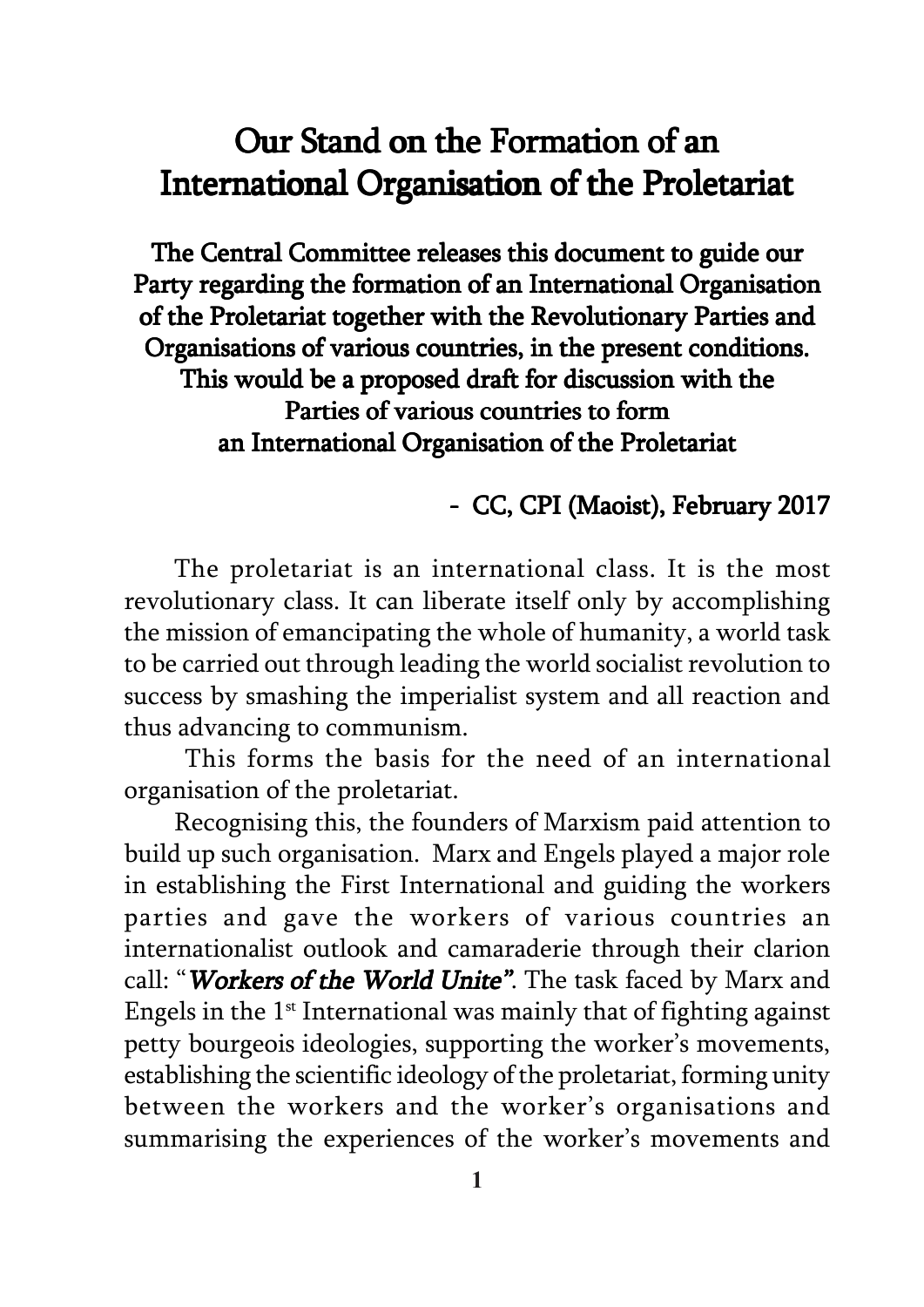revolutions. They also paid attention to studying the particular problems and conditions in different countries and offered their advice. Engels directly participated in the German revolution. When the Paris Commune raised the flag of revolution they immediately did all they could to build solidarity with it and mobilise support. Thus Marx and Engels formed the First International and led it to prepare the proletariat theoretically, politically and organisationally to continue revolutionary attack on the Capital with the objective to achieve Socialism in the International level.

In the later period, Marx formed the Second International and formulated a program according to the changed conditions of the World Proletarian movement. Engels played a similar role in the 2nd International. The 2nd International was built at a time when Marxism became broadly accepted as the ideology of the proletariat and Marxist parties (then known as Social Democratic parties) and organisations were being built in most countries of Europe. This organisation played an important role in spreading Marxism widely and building parties and other organisations of the proletariat and in the building of proletariat movement, with the aim of establishment of Socialism in the International level. Yet the right trend succeeded in seeing that no formal international centre of the organisation was set up. This continued for twelve years, thus allowing rightist trends in the member parties to continue unchecked. Till his death Engels tried to fill in this gap by maintaining a regular correspondence, giving guidance to parties in various corners of the globe. Though there were leaders and forces of the revolutionary camp in these Parties, opportunist, revisionist leadership was dominant. The deviation of leading parties and important theoreticians of the 2nd International from Marxism increased. And when the most important test came in the form of the inter-imperialist  $1<sup>st</sup>$  world war, almost all of them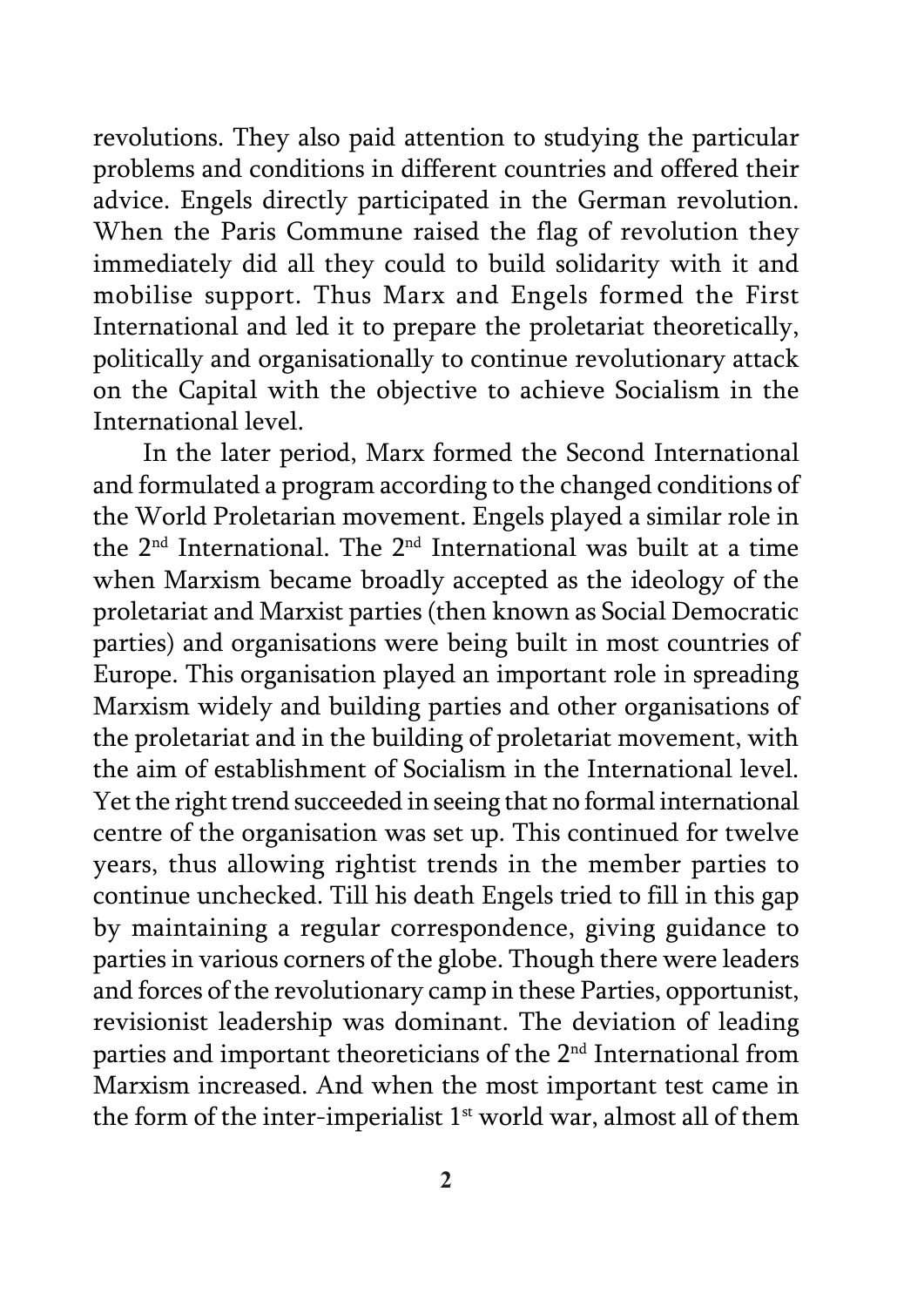abandoned Marxism. They sank into the worst forms of opportunism and revisionism. Proletarian internationalism was replaced with service to the bourgeoisie of 'one's own country.' The objective and subjective basis of this degeneration were analysed and sharply exposed by Lenin. He related the growth of revisionism and opportunism in the 2nd International to the transition of capitalism into imperialism, the super-profits it extracts from the colonies and semi-colonies, its ability to bribe a section of the working class in the capitalist countries who turn into a labour aristocracy, and the consequent split in the working class. He further pointed out how the 2nd International remained stuck in the frame of the pre-imperialist period and failed to grasp the strategical and tactical implications of the new situation arising from the advent of imperialism.

The 3rd International, Communist International (Comintern) was formed. The First Clause of the Constitution of the Third Communist International formed in the leadership of Lenin after the Russian Revolution stated its task – 'The Communist International - the International Workers' Association - is a union of Communist Parties in various countries; As the leader of World Communist Party, activist of the World Revolutionary Movement of the proletariat and as a guide to the principles and aims of Communism, the Communist International strives to lead the majority of the working class and the broad strata of the property less peasantry, fights for the establishment of the world dictatorship of the proletariat, for the establishment of a World Union of Socialist Soviet Republics, for the complete abolition of classes and for the achievement of socialism - the first stage of Communism'.

Russian Soviet Republic was established in the condition when Monopoly Capitalism took the form of imperialism. With this a new era in the history of the world – the era of revolutions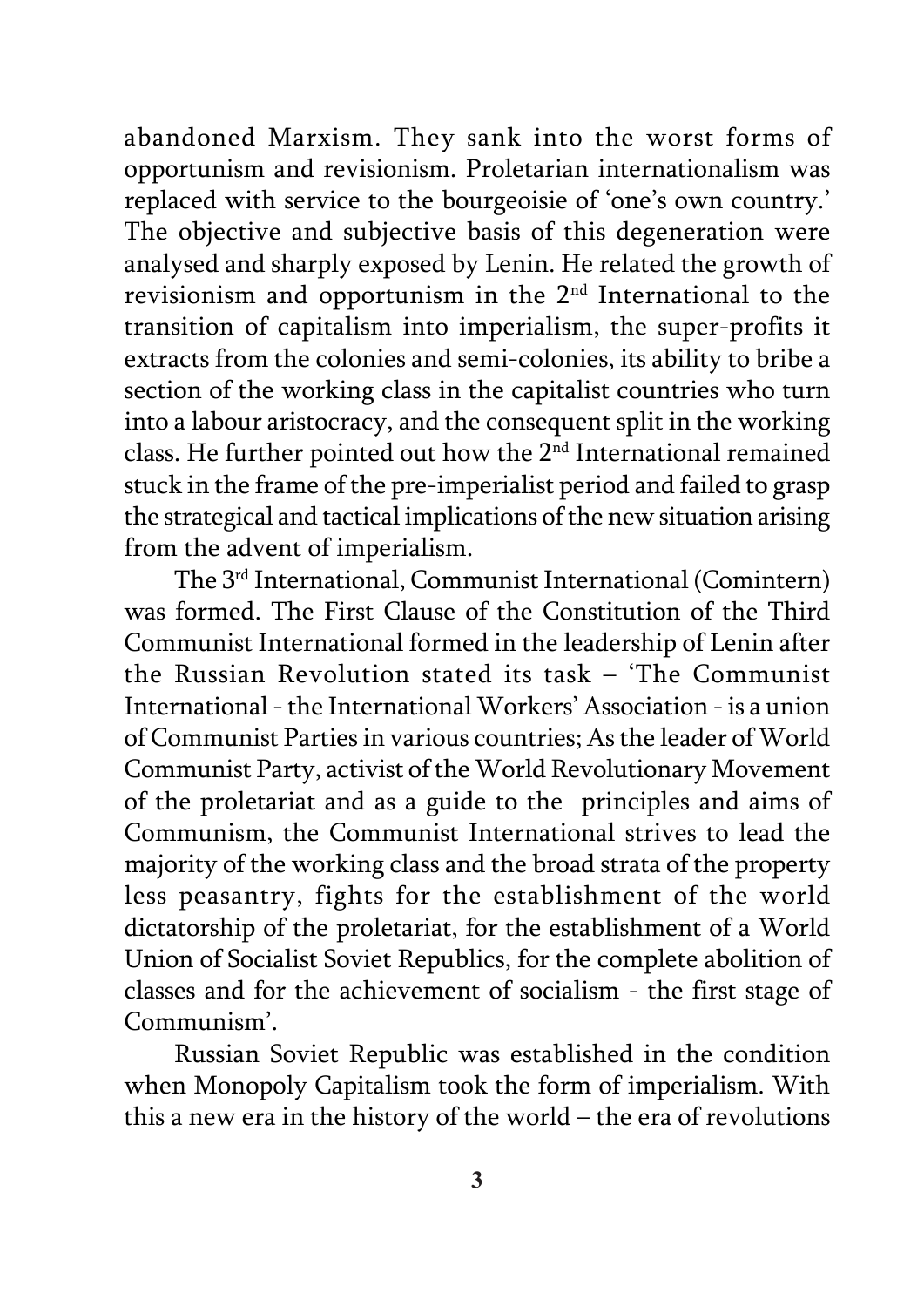where there was liberation from wage slavery and a transformation to a genuine freedom – started. The basic ideological and political orientation for the Comintern formed in this situation had already been put forward by the Bolshevik party led by Lenin. With the victory of the Russian revolution this orientation gained widespread acceptance and paved the way to the founding of the Comintern. The Comintern took Marxism to all the four corners of the world in various forms. The proletarian movement truly became an international one. Communist parties were founded in the colonies and semi-colonies. The parties in the Comintern organised the masses and stood in the van of struggles in both the imperialist and oppressed countries. They organised and led revolutions. Thus Comintern provided the correct theoretical perspective and political guidance to the proletariat movements, the anti-imperialist national liberation movements. It extended help and cooperation to these movements in various forms and mustered support.

In view of the debacle of the  $2<sup>nd</sup>$  International the organisational structure of the Comintern was seen as a concretisation of firm ideological, political positions, like that of a party. It was conceived as the 'world party of the world proletariat'. The Executive Committee (EC) of the Comintern had the powers of a Central Committee and the different parties were subordinate to it. The EC took upon itself the authority to formulate strategy and tactics of the revolution in different countries and sent its emissaries to direct the parties in its implementation. This inevitably led to bad results, at times even disastrous. In view of such experiences in the course of the Chinese revolution, the Chinese communist party welcomed the dissolution of the Comintern during the 2nd World War. Some have failed to see the genuine reasons underlying this approach and wrongly criticised it as 'nationalism'.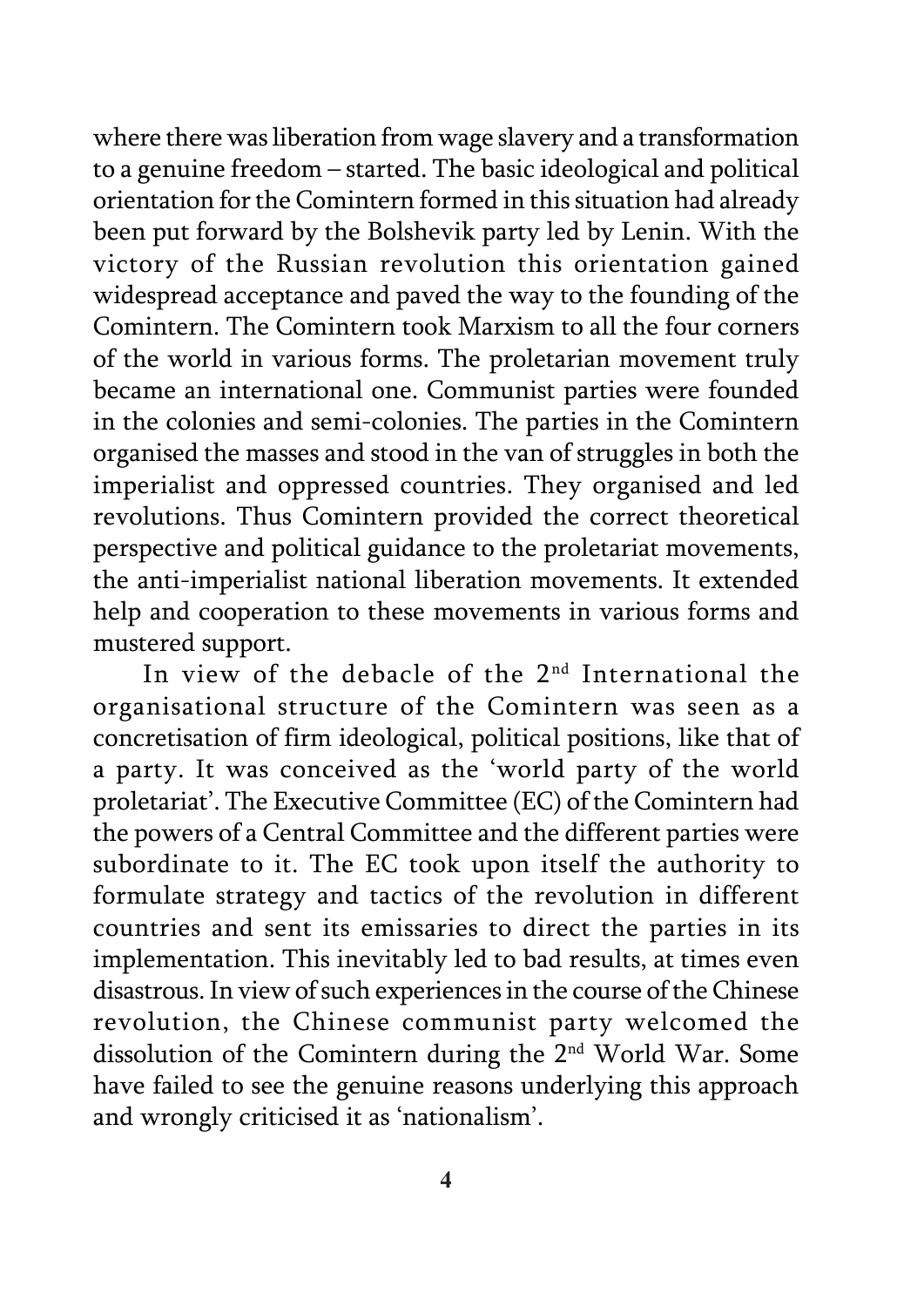The CPC was very conscious of the problems caused by external interventions. It resisted such tendencies from the CPSU led by Stalin who later self-critically admitted that they had given such wrong advice. Under Krushchev the projection of the CPSU as an international centre was taken to extreme levels and relations with other parties was handled in a very bureaucratic and patronising manner. Those parties that refused to toe its increasingly revisionist line were sought to be isolated. This harmful approach on the relations between parties itself became a subject of criticism in the polemics waged by the CPC under Mao's leadership against Krushchev revisionism. It cautioned the international communist movement against such wrong concepts like 'father party'. In its relations with other parties, the CPC took extreme care not to impose its views. It preferred to offer its experiences not as criteria but as reference material and stressed that every party must base itself on its own understanding, analysis and lessons gained from practice in the respective countries.

After the dissolution of the Comintern in 1943 the communist parties continued to play their internationalist role through bilateral and multi-lateral relations and initiatives. The Cominform was formed in the wake of the 2nd World War, with the participation of parties from the new socialist states of East Europe and the CPSU. In 1957 and 1960 two important international conferences of communist parties were convened. But the international proletariat has been without an international organisation for the past seven decades. Despite this, while socialist countries were existing, one or the other party has in effect played the role of a leading centre. The CPSU and later the CPC had this position. Their views were held as authoritative by other parties.

If we examine the whole course of the international communist movement we can see that at different periods one or the other party has been in a leadership position, regardless of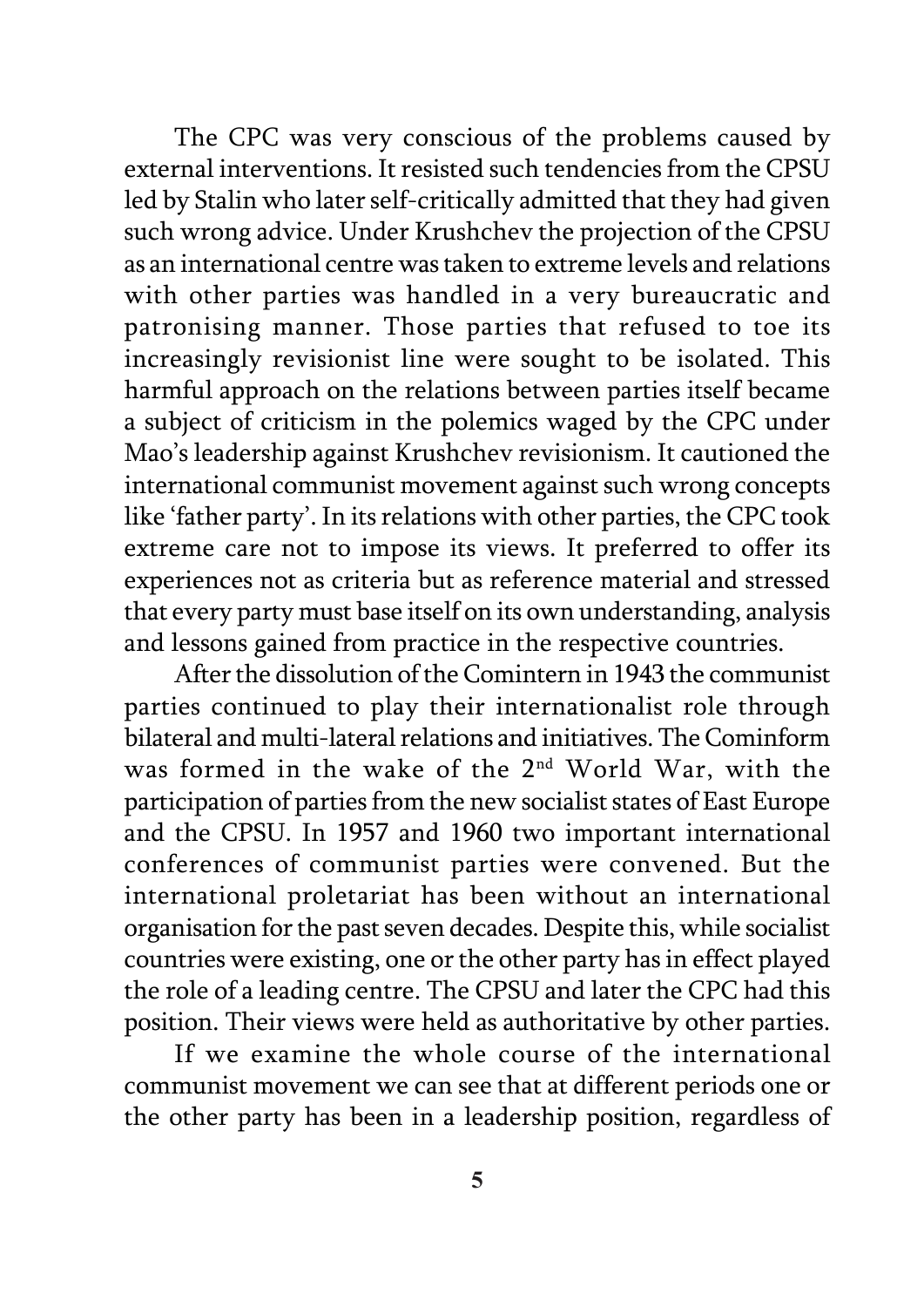whether this was formally recognised or not. Thus in the First International, the Trade Union leaders of the ….. countries played an important role. Even in the 2nd International the German party's views enjoyed more weight and influence, eventhough organisationally all the proletariat Parties and Organisations were equal. The same was true of the CPSU (B) in the Comintern. This is a reflection of the uneven development of the international communist movement in accordance with the advance of revolution in this or that country or the deviation of a party into revisionism or liquidation. As pointed out by the CPC in its polemics against Krushchev revisionism, "…the vanguard position … does not remain unchanged for a long time but shifts according to changing conditions. This shift is decided not by the subjective wishes of any individual or party, but by the conditions shaped by history. If conditions change, other parties may come to the van of the movement. When a party which formerly held the position of vanguard takes the path of revisionism, it is bound to forfeit this position despite the fact that it has been the largest party and has exerted the greatest influence"

The leading position of one or the other party in the ICM emerged from the objective fact that these parties had at certain junctures been the most advanced in their theory and practice and thus served as guides for the rest of the movement. This is not in itself a bad thing. On the contrary, the advanced should lead. The problem arises when this is taken in an absolute manner, as an unchanging status, rather than as a service rendered by a contingent of the international communist movement in a period or specific juncture of its development. Engel's very correctly drew attention to this danger — "...for the present moment the German workers form the vanguard of the proletarian struggle. How long events will allow them to occupy this post of honour cannot be foreseen. But as long as they are placed in it, let us hope that they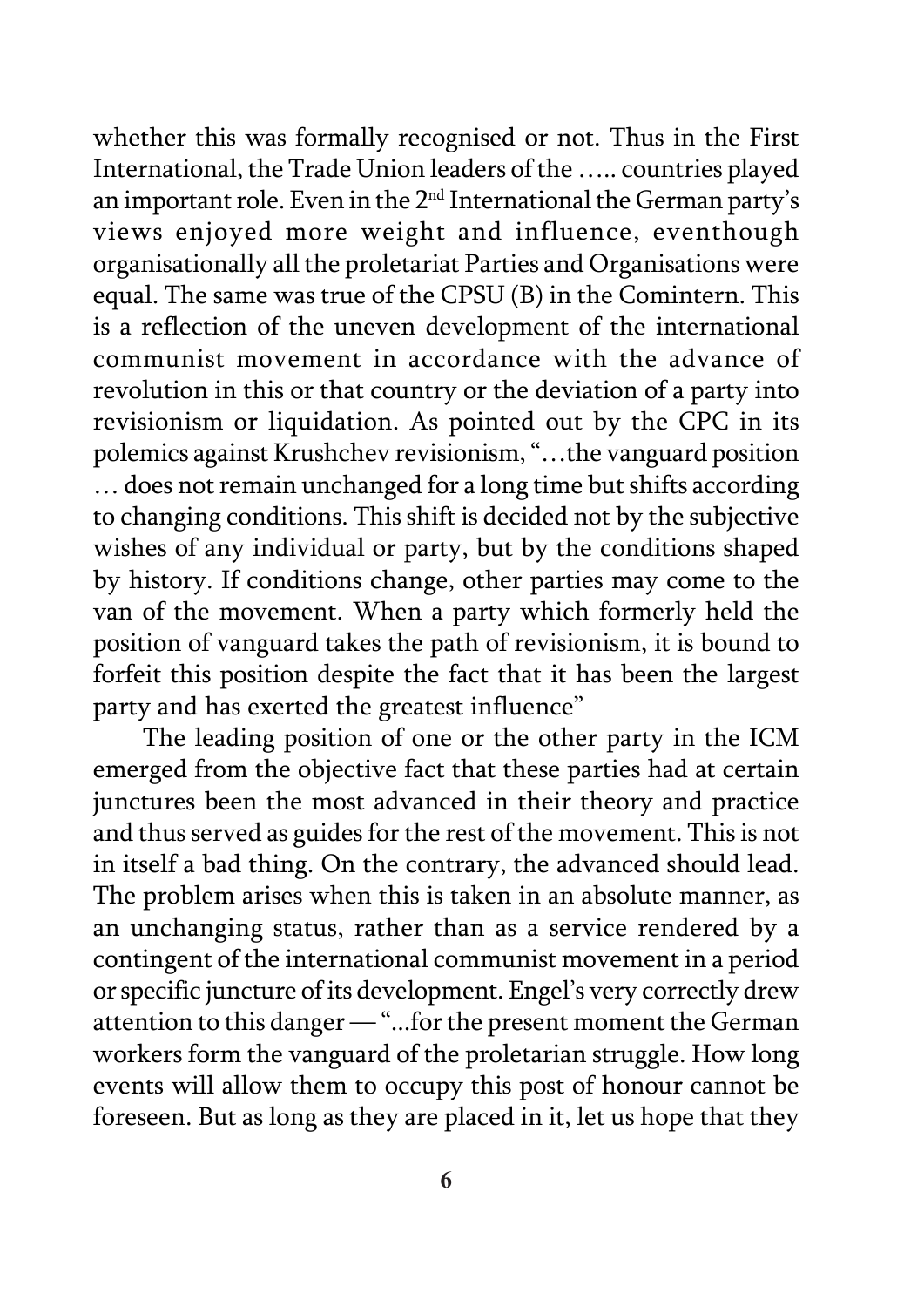will discharge their duties in the proper manner...In the first place, however, it is necessary to retain a real international spirit which permits of no chauvinism, which joyfully greets each new step of the proletarian movement, no matter in which nation it is made. If the German workers proceed in this way, they may not march exactly at the head of the movement — it is not in the interest of the movement that the workers of one country should march at the head of all-but they will occupy an honourable place on the battle line, and they should stand armed for battle when other unexpected grave trials or momentous events demand heightened courage, heightened determination, and the will to act."

There is a further problem. As we know, despite the different approach taken by the CPC under the leadership of Mao, and its insistence that, "In the present international communist movement, the question of who has the right to lead whom simply does not arise. Fraternal parties should be independent and completely equal, and at the same time they should be united. On questions of common concern they should reach unanimity of views through consultation, and they should concert their actions in the struggle for the common goal." Its views and positions were considered as the final word by most of the new Marxist-Leninist parties that emerged in the 1960s. This shows us the other side of this problem. Unless the individual parties grasp the vital importance of taking their own bearings while shouldering the task of leading the revolution in their countries they will inevitably fall prey to blindly following one or the other party. A metaphysical approach of seeing only the positive achievements and not seeing drawbacks and limitations, not keeping in mind the particular conditions in which the successes were obtained and whether this has been possible in new conditions, in other words an uncritical attitude to the successful Parties, underlies this state of affairs. This in turn hampers the creative application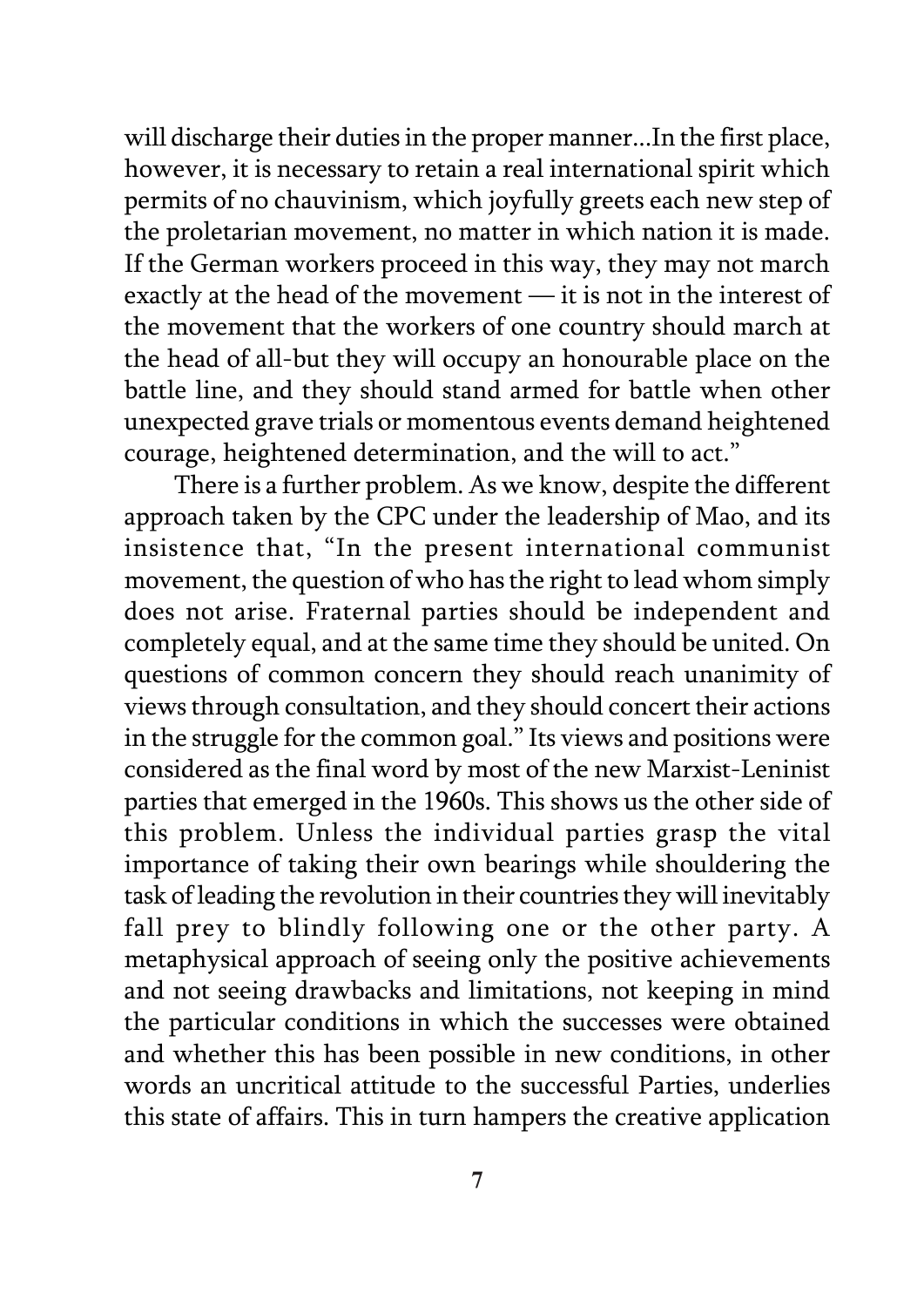of lessons learnt in the concrete conditions of one's own country.

If this becomes general, even without an organisation, an informal centralisation will emerge. This may be reflecting a vanguard role of a party in the ICM achieved on the basis of correct ideological and political positions and practice. But all the same it has the effect of organisational centralisation also without an organised venue for the exchange of views and struggle over ideas. In fact this was the situation that existed in the international communist movement that emerged through the Great Debate. The CPC supported the revolutionary Marxist-Leninists in all countries, assisted them and rendered all possible service to the world revolution. Even while carrying out its internationalist duties it had opposed taking up the task of forming a new International. It declared, "In their mutual relations, each fraternal party maintains its independence and at the same time unites with all the others. Here, the relationship in which the minority should submit to the majority does not exist, and still less so the relationship in which a lower Party organization should submit to a higher one. The only way to deal with problems of common concern to fraternal Parties is to hold discussions and reach unanimous agreement in accordance with the principle of consultation." Yet, it was in effect considered as an international centre, regardless of its views on this matter.

After the Dengist coup in China, those parties that continued to uphold MLM felt the need for international ties and some form of organisation to address this. Various initiatives were seen in the decades that have passed. They range from very loose co-ordinations to the more centralised structure of the Revolutionary Internationalist Movement (RIM). The RIM had an elected committee that was charged with the task of acting as an embryonic political centre, guided by commonly adopted positions. While most of the co-ordinations became dysfunctional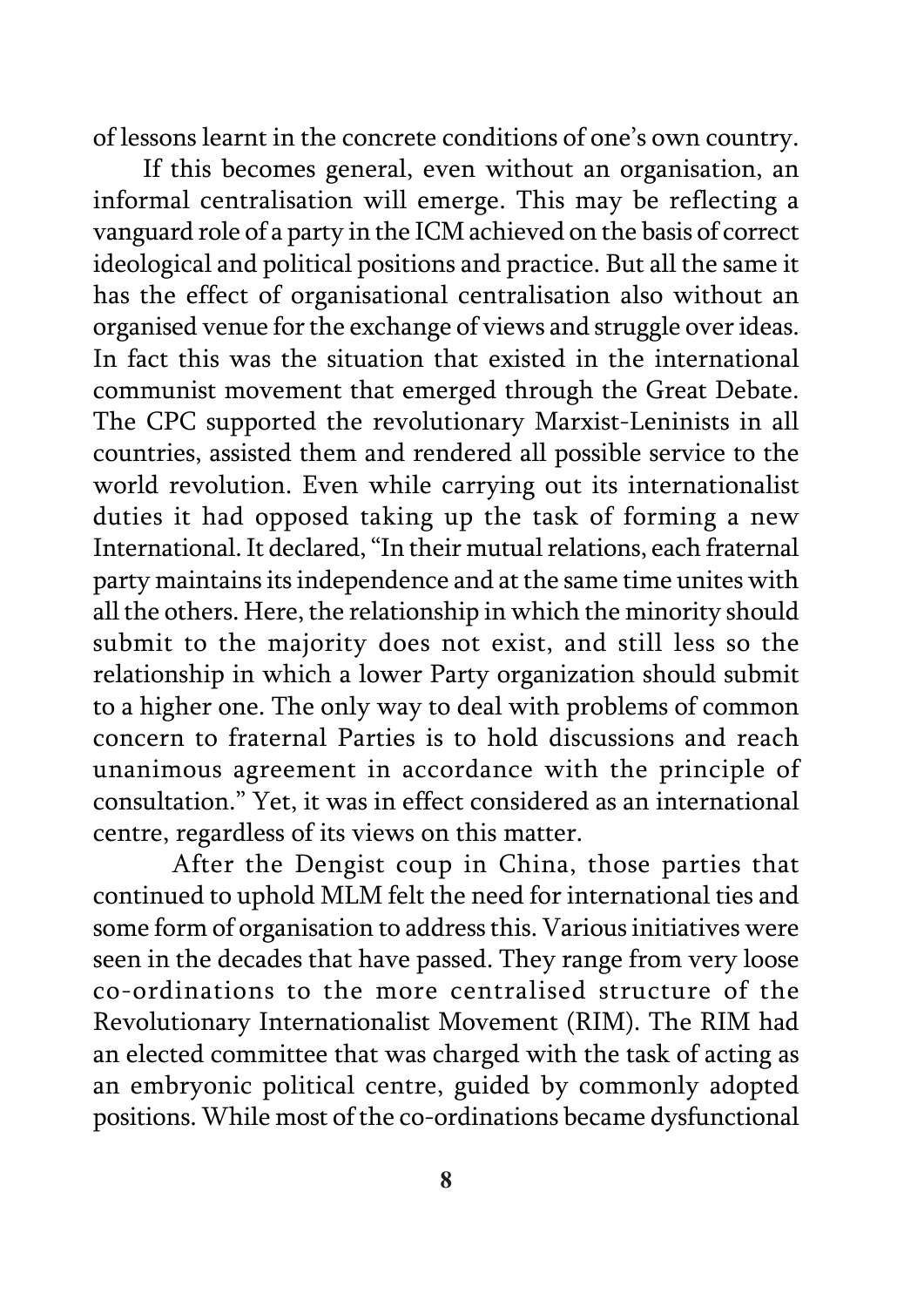after some time, the RIM continued to function relatively consistently over a span of slightly more than two decades. The role of the Committee of the RIM (CoRIM) is no doubt significant in this. Under its leadership the RIM played a leading role in popularising the lessons of the people's war in Peru and Nepal. It played a major role in the adoption of Marxism-Leninism-Maoism by the international Maoist movement and has also aided the formation of new Maoist parties in some countries. The RIM played a positive role at critical times, such as the unfortunate episode in the relations between the erstwhile MCC and PW. On the other hand, CoRIM became arrogant with the subjective assessment that it is absolutely correct. With its sectarian trends it created obstacles to the International Maoist movement. As we understand, this not only affected relations with other Maoist parties but caused problems within the RIM itself. Its sectarianism was manifested in a wrong attitude of deciding relations with parties solely on the basis of whether or not they accepted its Declaration. In view of the fact that the leadership of the Protracted People's War of India are not member Parties of RIM and that it was not in the frame of People's War it formulated, it bore a negative attitude towards these in various forms. It was negative towards the independent attitude and the independent effort of CPI(ML)[PW], later the CPI (Maoist) regarding Proletarian Internationalism. As a result it publicised the revolutionary struggle of its constituents only and ignored those of others with a sectarian perspective even when they were making significant advances. It had a bad position on the unification process that led to the formation of our party. And it has given bad advice and tried to impose this on the participant parties of the RIM. It accommodated parties that were stagnating and away from revolutionary practice for decades together. The metaphysical, dogmatic, sectarian theoretical and political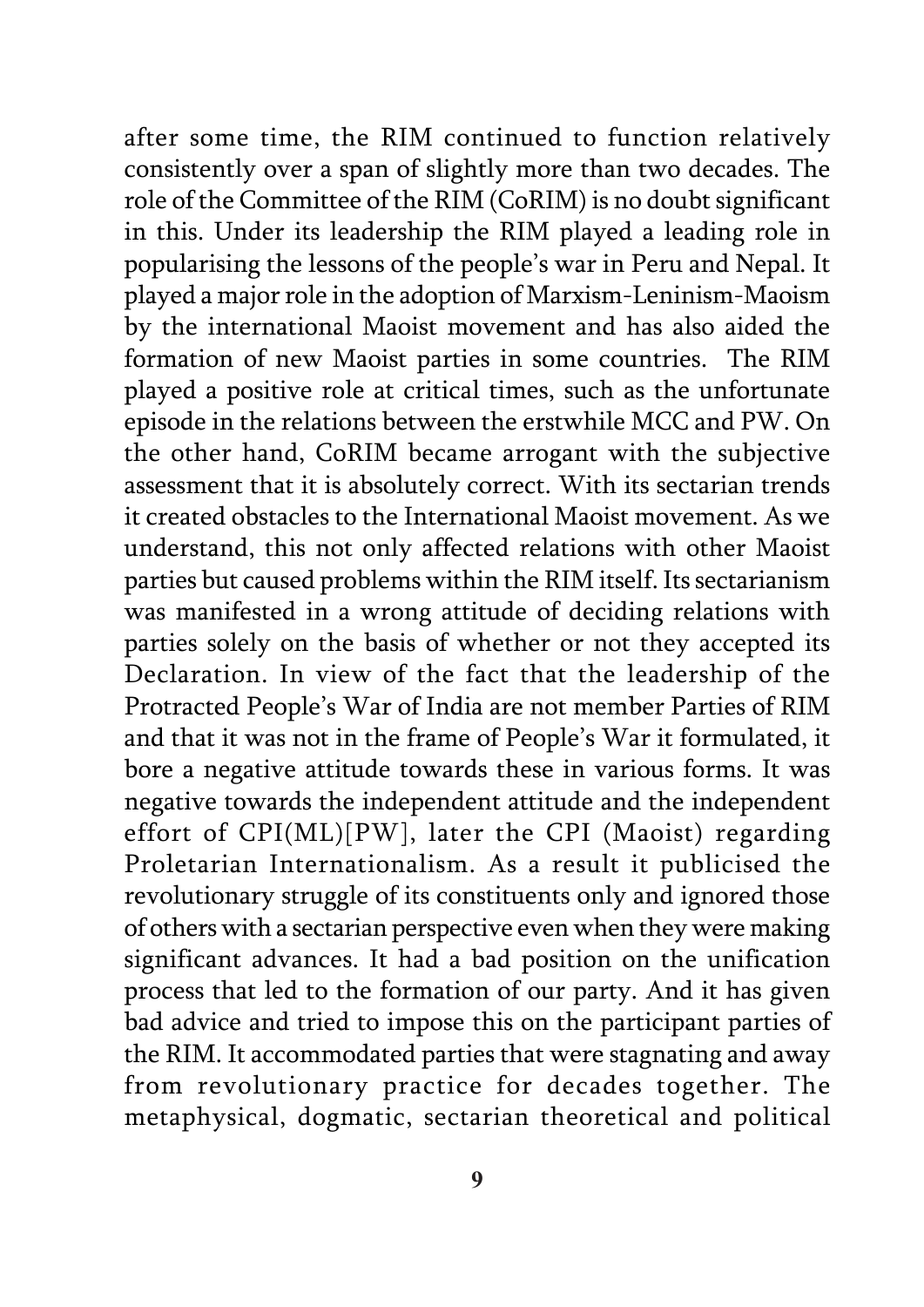weaknesses that continued in the leadership of RIM since the beginning, is the main reason for such severe mistakes. This obviously raised questions on its claim to be an 'embryonic political centre'.

In view of the overall role played by the RIM, a summation of its experiences has great importance. This must also include a review of its ideological, political positions as seen in its Declaration and later Resolutions.

The RIM had set itself the task of advancing towards an International of a new type. It set itself the twin tasks of working out the General Line for this organisation and a form of democratic centralism suited to an international organisation. Both of these tasks remained unfulfilled. Serious differences on evaluation of the world situation blocked advance in the matter of formulating a General Line. The Declaration of the RIM had wrongly implied that the principle contradiction at the world level was the one between imperialist powers and that a 3<sup>rd</sup> world war was imminent. This not only gave a wrong orientation, it seriously damaged the prospects of a broader unity among Maoist parties. This wrong analysis was corrected only in 2000 at its Extended Meeting held that year. The report adopted by this meeting clearly stated that the contradiction between imperialism and the oppressed peoples and countries is principal. Even then the CoRIM didn't take the lead to initiate a systematic process of advancing towards a General Line. In hindsight it can be seen that the emerging deviations of the UCPN (M) and RCP, US leaderships was underlying this lax approach.

From the very beginning there were different views among the parties that joined up to form the RIM on the root causes of the extreme centralisation exercised by the Comintern. A number of parties considered that the 'world party' concept was the basic reason for this approach. This was represented in the Declaration of the RIM's criticism on the concept of 'world party of the world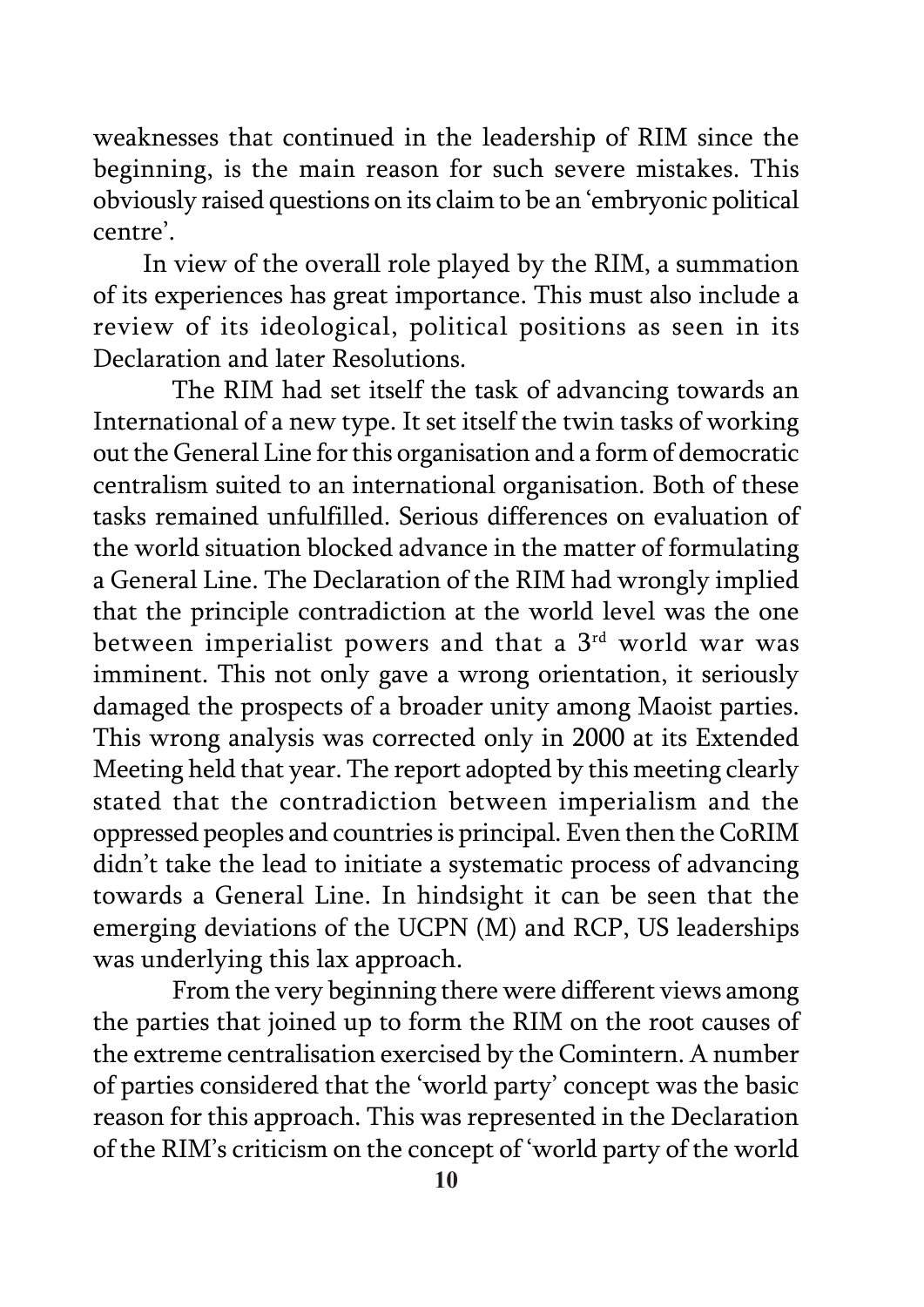proletariat'. But it remained a contested issue though it was never taken up for further debate. Along with the RCP, US a few parties considered that the main error in the Comintern's handling of relations with parties lay in mistakes in methods of leadership. Since some of these parties had leadership tasks this started influencing the CoRIM's style of functioning. A style of concentrating everything in the hands of the CoRIM, including relations between parties, started developing. Independent initiatives by parties to establish and maintain bilateral relations were discouraged and frowned upon. While a few parties opposed and resisted this, most went along with this growing centralisation that was actually going against the adopted positions of the RIM. This experience once again brings up the problems inherent in the international relations of communist parties, emerging from both objective and subjective factors.

No form of organisation can be taken as an absolute guarantee of appropriate and correct international relations among Maoist parties. Ultimately it depends on the correctness of the ideological and political line of those (formally or informally) in leading positions and the maturity and independence of all the other parties and the practice of all constituents. Yet, this does not mean that avoiding the formation of organisation is the solution. There may be situations where this task has to be postponed. But, in general, the proletariat needs an international organisation. This is particularly true of the present situation.

Imperialist globalisation has further integrated the world. This has its impact in a wide ranging manner and in diverse realms, including class struggle. The international nature of the working class and its struggles is becoming more apparent through the scattered yet interconnected functioning of imperialist MNCs that integrate production units in different countries into a single chain of exploitation. The imperialists are formulating their repressive strategies fully keeping this situation in mind. But the proletariat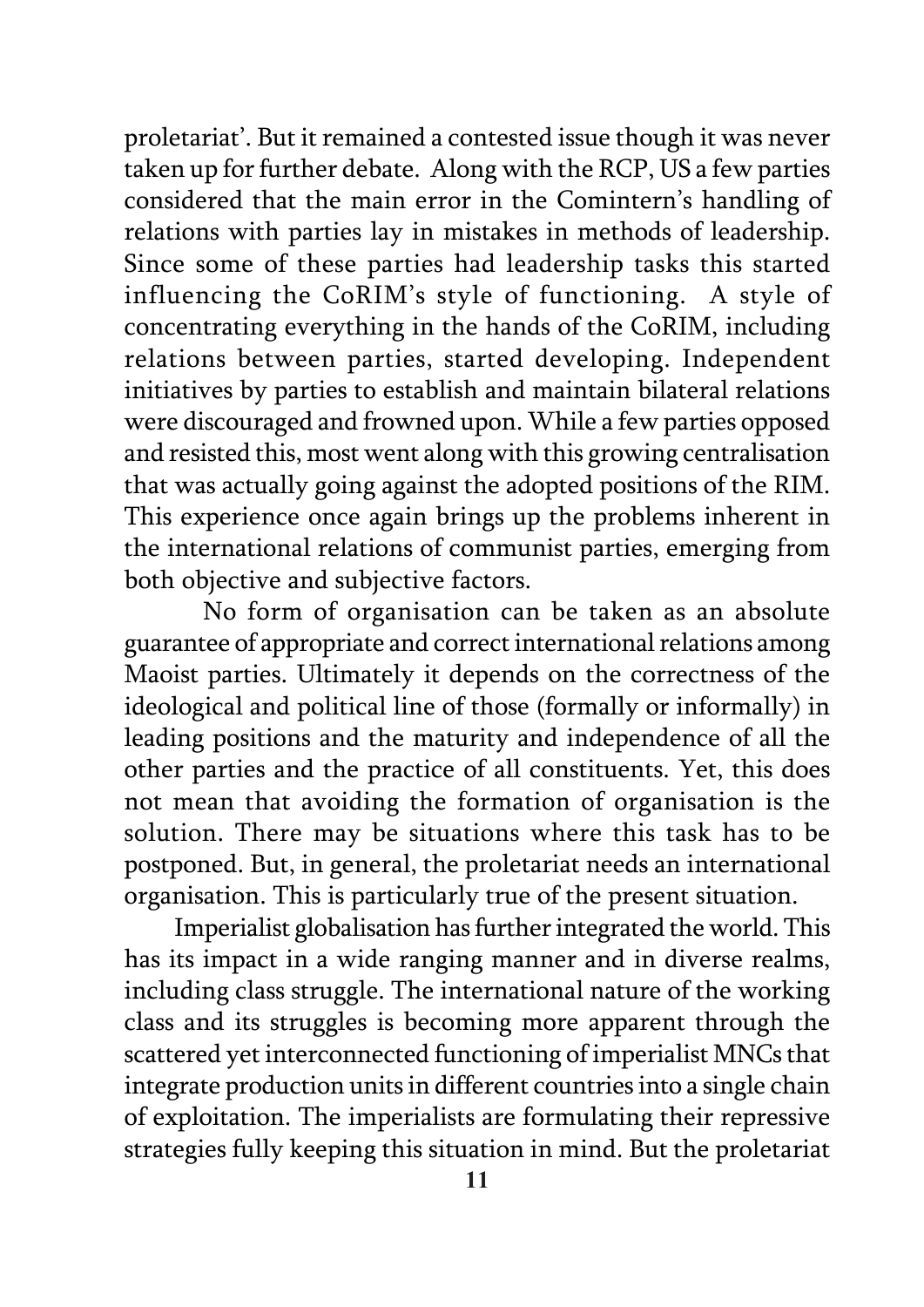and its Maoist vanguards are still lagging in developing strategy and organisations to suit the challenges of the new situation. They are lagging in mutual help too. Globalisation policies are wrecking the lives of millions, more so in the oppressed countries, but also in the capitalist countries. The present global crisis has exacerbated this situation. This is bringing out the masses across the world onto the streets. A whole new generation is battling against the forces of exploitation and reaction, but without the guidance of the proletarian ideology necessary for having a scientific and consistent approach to the tasks they take up. This objective situation holds immense potential. It must be unleashed if the ICM is to make the advance called for today. Yet this task outstrips the subjective capacities of the individual parties. But, with proletarian internationalist perspective, through their united effort, much can be contributed to consolidate each revolutionary party and win over a large section to the cause of communism. At each juncture we can seek out the forms most appropriate to the concrete condition of the international movement and best serving the tasks posed by the objective situation.

From the very beginning our party has held the position that a centralised organisation like the RIM, functioning as an embryonic political centre, is not suited to the existing subjective conditions of the international Maoist movement. We still hold the same position. We have clearly stated above our understanding on the formation of RIM as International and its functioning. But we have never ruled out the necessity of an international organisation, which suits the present situation of the Maoist parties. In fact we were an initiator of the Co-ordination Committee of Maoist Parties and Organisations of South Asia.

Though restricted to a specific region of the world, this organisation had given some experiences on what is possible and viable in the present situation. It was based on commonly accepted ideological, political positions. It had an elected Standing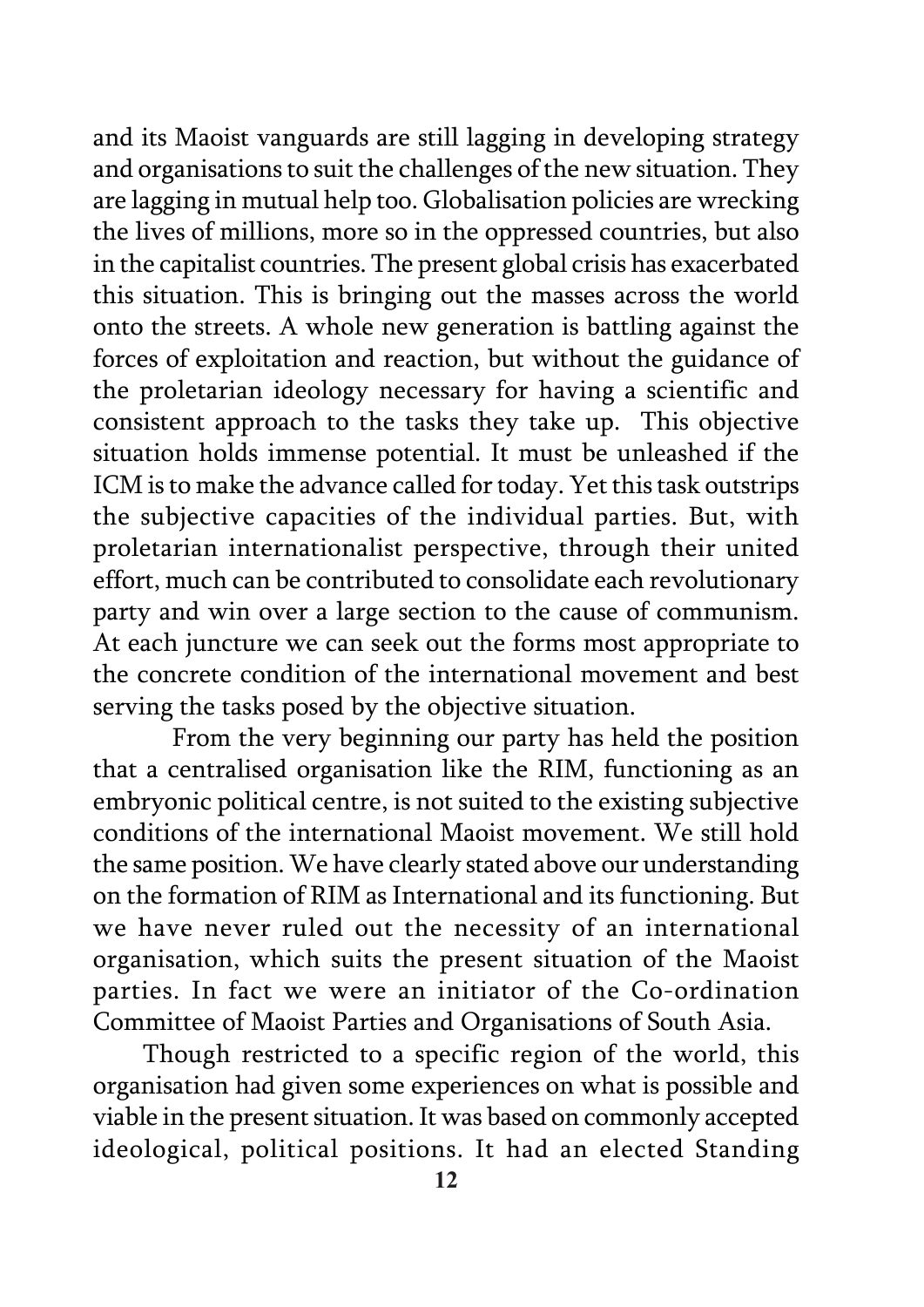Committee that was given the responsibility of issuing statements based on its Declaration and the political resolutions adopted by its Conferences. It initiated region-wide political propaganda campaigns, occasionally published a bulletin that helped bring out the views and practices of its participant parties and provided mutual support and help. CCOMPOSA was consolidating and conditions were turning favourable for the formation of a front with the forces of revolutionary movements and national liberation movements of various countries against Indian expansionism in South Asia. Needless to say, in such a time, the disruption caused by the revisionist betrayal by the leadership of Communist Party of Nepal (Maoist) to the revolution in Nepal, South Asia and on the whole the World Socialist Revolution, has made this organisation dysfunctional since a long time. But it provides a positive experience. In the present juncture we can take lessons from all such experiences, along with those of the RIM and other international initiatives, and arrive at some common positions through consultations.

An organisation at the international level would necessarily have some tasks different from those at a sub-continental or continental level. Other than the propagation of MLM, leading proletarian revolutionary movements in their countries, making preparations for People's War, advancing and supporting the on going people's wars, mustering solidarity to the people's struggles and rebellions, making efforts to win over new sections to the banners of communism, it/they would have to play the role of a core in building and guiding such world-wide anti-imperialist mass organisation/organisations. This is an urgent task in the present world situation. The socialist revolution in imperialist countries and new democratic revolution in the oppressed countries are the two components of the world proletarian revolution. The Revolution in every country is an integral part of the World Socialist Revolution. An international organisation of Maoist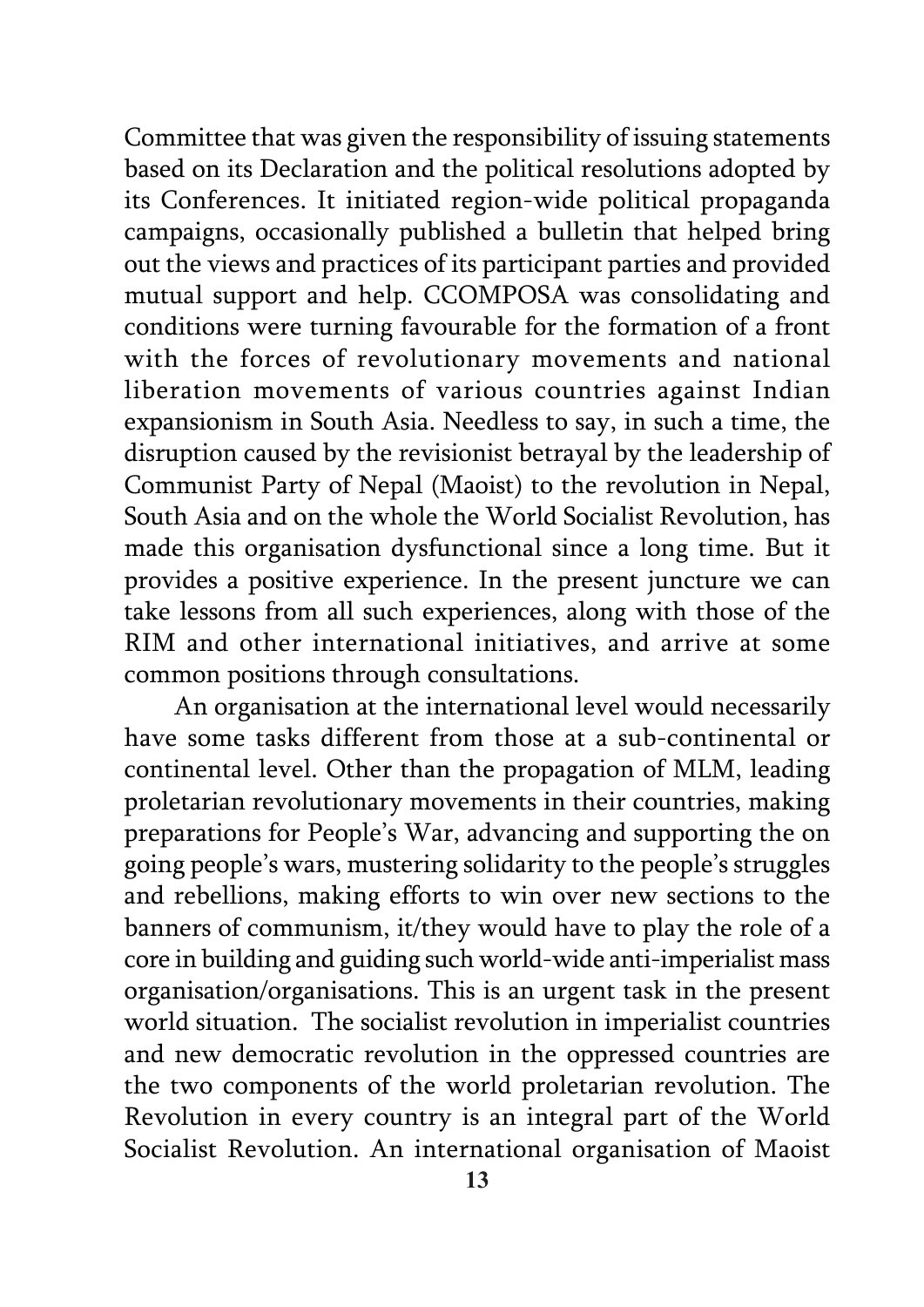parties must address both of them and also the whole spectrum of struggles, revolts and rebellions of the masses and its diverse sections, which flow into them. Other than this, the possibilities of its becoming a forum for debate and struggle focussed on arriving at synthesised positions on key ideological, political issues facing the ICM should also be explored. We must be ever clear that the international organisation should neither replace nor weaken the independent initiative of its constituent parties, their bilateral relations and the relations they continue with other revolutionary parties and organisations.

The task of building up such an organisation needs proper preparations in all aspects and consultations between parties, as widely as possible. We must firmly keep in mind the lesson given by the CPC led by Mao Tsetung, "…the history of the international communist movement demonstrates that proletarian unity has been consolidated and has developed through struggle against opportunism, revisionism and splittism." "Only when it has theoretical and political unity can the international proletariat have organisational cohesion and unity of action." At present, apart from adherence to Marxism-Leninism-Maoism, international unity of Maoist parties and organisations demands clear lines of demarcation from the neo-revisionism of Prachanda-Bhattarai and the neo-revisionism of Avakian. It is absolutely necessary to insist on this orientation and firmly reject opportunist plans of bringing together all parties in the name of 'broad unity', irrespective of their ideological, political positions.

- Workers of all countries Unite!
- Long live Marxism-Leninism-Maoism!
- Long live Proletarian Internationalism!
- Long live World Socialist Revolution!
- Down with Imperialism and Reactionaries of All Countries!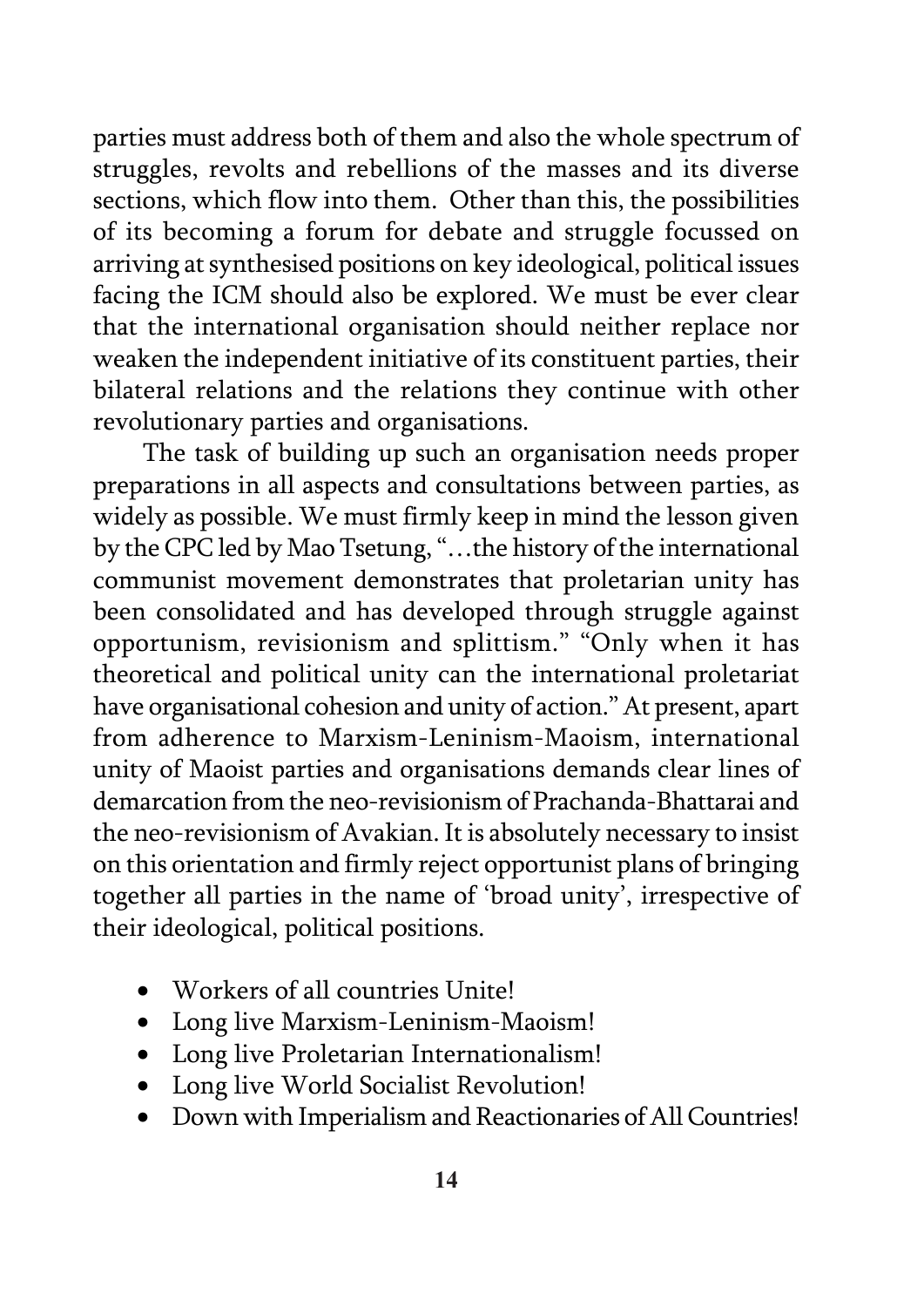- Down with various kinds of Revisionism!
- Long live the Unity of Proletarian Revolutionary Parties and Organisations of various Countries!
- Long live the Unity of anti-imperialist Revolutionary, Democratic Organisations and Forces!
- Long live the Unity of Workers, Oppressed Nations and Oppressed Masses of the World!

\*\*\*

'The vanguard of the Indian proletarian class, the revolutionary communist party of India, CPI(Maoist), stands by proletarian internationalism. Revisionism, particularly right-wing opportunism, is the main danger for world proletarian revolution and international communist movement today. One could not move a single step towards revolution in any country without fighting and defeating it. Hence the Indian proletariat must fight against both Right and 'Left' opportunism in advancing the class struggle and the revolutionary war. The party, while drawing lessons from the past revolutions, and later, from the restoration of capitalism in Russia and China, must uphold the relevance of the most modern experiences of the GPCR particularly in the struggle against revisionism. Thus, it has to build unity with all the genuine Marxist-Leninist-Maoist parties, groups and forces in the world today. It also has to establish unity with the proletariat, oppressed nations and oppressed people of the whole world. By uniting with them and through the practice of learning from each other, it forms part of the global struggle to eliminate imperialism and counter revolutionary forces from the world.

This state will follow the five principles in its relation with the countries having different social systems-mutual respect for territorial integrity and sovereignty; mutual non-aggression; non-interference in each other internal affairs; equality and mutual benefit; and peaceful coexistence. This People's Democratic State will establish unity with the international proletariat and the oppressed nations of the world; opposes imperialist war and aggression, bullying, subversion and interference etc.